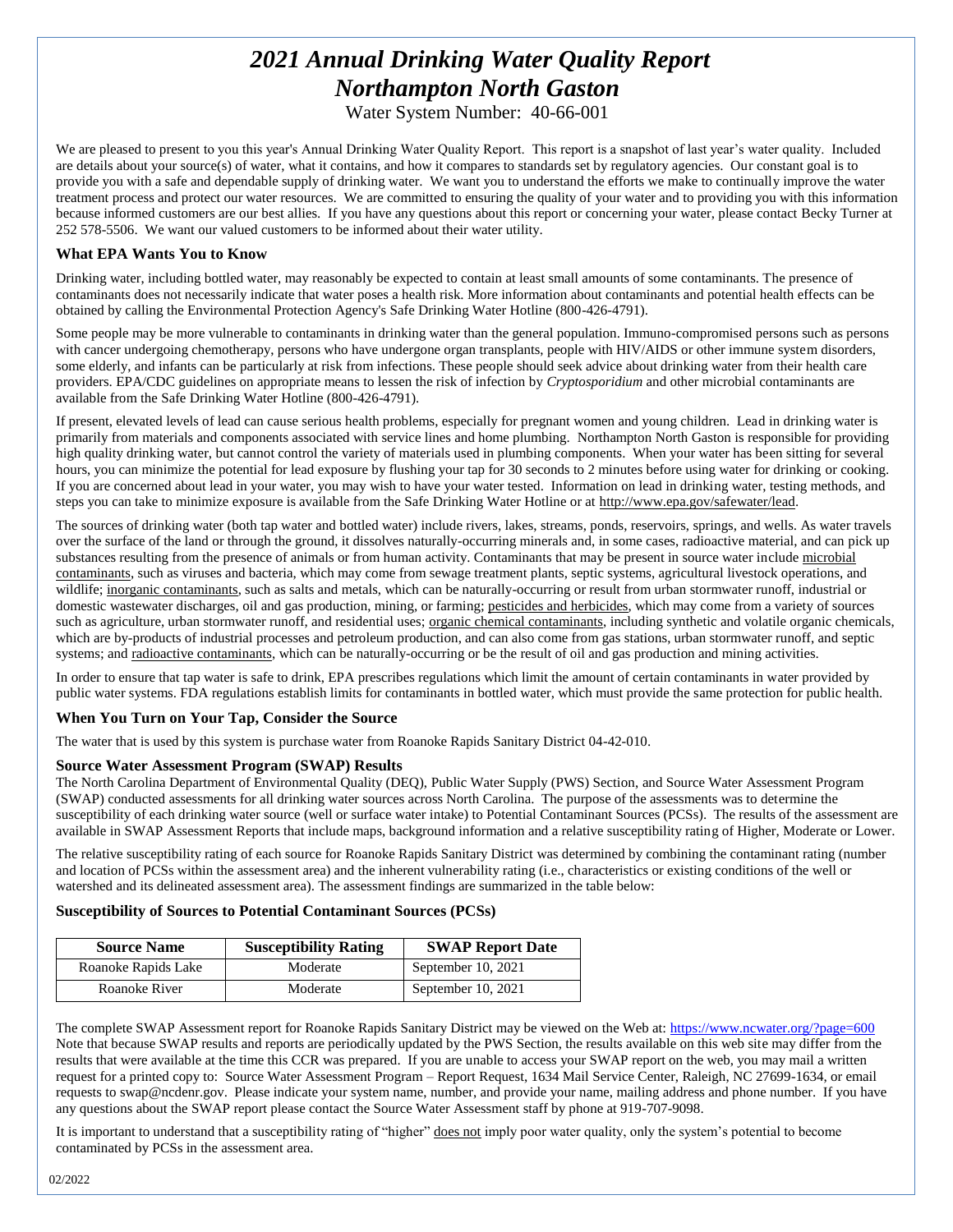#### **Violations that Your Water System Received for the Report Year**

During 2021, or during any compliance period that ended in 2021, we received a LCN reporting violation that covered the time period of *01-01-2021 to 05-13-2021.* We have distributed the LCN notices and updated our system to assure this does not happen again.

During 2021, or during any compliance period that ended in 2021, we received a CCR reporting violation that covered the time period of 07-01-2021 to 11-1-2021*.* We have updated our system to assure this does not happen again.

#### **Water Quality Data Tables of Detected Contaminants**

We routinely monitor for over 150 contaminants in your drinking water according to Federal and State laws. The tables below list all the drinking water contaminants that we detected in the last round of sampling for each particular contaminant group. The presence of contaminants does not necessarily indicate that water poses a health risk. **Unless otherwise noted, the data presented in this table is from testing done January 1 through December 31, (2021).** The EPA and the State allow us to monitor for certain contaminants less than once per year because the concentrations of these contaminants are not expected to vary significantly from year to year. Some of the data, though representative of the water quality, is more than one year old.

#### **Important Drinking Water Definitions:**

*Not-Applicable (N/A)* – Information not applicable/not required for that particular water system or for that particular rule.

*Non-Detects (ND)* - Laboratory analysis indicates that the contaminant is not present at the level of detection set for the particular methodology used. *Parts per million (ppm) or Milligrams per liter (mg/L)* - One part per million is one minute in two years or a single penny in \$10,000.

*Parts per billion (ppb) or Micrograms per liter (ug/L)* - One part per billion is one minute in 2,000 years, or a single penny in \$10,000,000.

*Picocuries per liter (pCi/L)* - Picocuries per liter is a measure of the radioactivity in water.

*Million Fibers per Liter (MFL)* - Million fibers per liter is a measure of the presence of asbestos fibers that are longer than 10 micrometers. *Nephelometric Turbidity Unit (NTU)* - Nephelometric turbidity unit is a measure of the clarity of water. Turbidity in excess of 5 NTU is just noticeable to the average person.

*Action Level* (*AL*) - The concentration of a contaminant which, if exceeded, triggers treatment or other requirements which a water system must follow.

*Treatment Technique (TT)* **-** A required process intended to reduce the level of a contaminant in drinking water.

*Maximum Residual Disinfection Level (MRDL)* – The highest level of a disinfectant allowed in drinking water. There is convincing evidence that addition of a disinfectant is necessary for control of microbial contaminants.

*Maximum Residual Disinfection Level Goal (MRDLG)* – The level of a drinking water disinfectant below which there is no known or expected risk to health. MRDLGs do not reflect the benefits of the use of disinfectants to control microbial contaminants.

*Locational Running Annual Average (LRAA)* – The average of sample analytical results for samples taken at a particular monitoring location during the previous four calendar quarters under the Stage 2 Disinfectants and Disinfection Byproducts Rule.

*Maximum Contaminant Level (MCL)* - The highest level of a contaminant that is allowed in drinking water. MCLs are set as close to the MCLGs as feasible using the best available treatment technology.

*Maximum Contaminant Level Goal (MCLG)* - The level of a contaminant in drinking water below which there is no known or expected risk to health. MCLGs allow for a margin of safety.

### **Tables of Detected Contaminants**

## **Turbidity\* RRSD**

| * ** *****<br>******                                                                             |                                                    |            |             |                                                                    |                                   |
|--------------------------------------------------------------------------------------------------|----------------------------------------------------|------------|-------------|--------------------------------------------------------------------|-----------------------------------|
| Contaminant (units)                                                                              | Treatment<br>Technique<br>(TT)<br>Violation<br>Y/N | Your Water | <b>MCLG</b> | Treatment Technique (TT)<br>Violation if:                          | Likely Source of<br>Contamination |
| Turbidity (NTU) - Highest<br>single turbidity measurement                                        | NO.                                                | 0.044 NTU  | N/A         | Turbidity $>1$ NTU                                                 |                                   |
| Turbidity (NTU) - Lowest<br>monthly percentage (%) of<br>NO.<br>samples meeting turbidity limits |                                                    | 95%        | N/A         | Less than 95% of monthly turbidity<br>measurements are $< 0.3$ NTU | Soil runoff                       |

 **\*** Turbidity is a measure of the cloudiness of the water. We monitor it because it is a good indicator of the effectiveness of our filtration system. The turbidity rule requires that 95% or more of the monthly samples must be less than or equal to 0.3 NTU.

#### **RRSD**

| Contaminant (units)            | Sample Date         | MCL<br>Violation<br>Y/N | Your<br>Water | Range<br>High<br>Low | <b>MCLG</b> | MCL | Likely Source of Contamination                                                                                                  |
|--------------------------------|---------------------|-------------------------|---------------|----------------------|-------------|-----|---------------------------------------------------------------------------------------------------------------------------------|
| Fluoride (ppm)                 | 2021<br>Every 4 hrs | NO.                     | 0.78          | $0.55 - 0.75$        |             | 4   | Erosion of natural deposits; water additive<br>which promotes strong teeth; discharge<br>from fertilizer and aluminum factories |
| Nitrate (as<br>Nitrogen) (ppm) | 2021                | NO.                     | $\lt 1$       | NA                   | 10          | 10  | Runoff from fertilizer use; leaching from<br>septic tanks, sewage; erosion of natural<br>deposits                               |

**Nitrate: Nitrate in drinking water at levels above 10 ppm is a health risk for infants of less than six months of age. High nitrate levels in drinking water can cause blue baby syndrome. Nitrate levels may rise quickly for short periods of time because of rainfall or agricultural activity. If you are caring for an infant you should ask advice from your health care provider.**